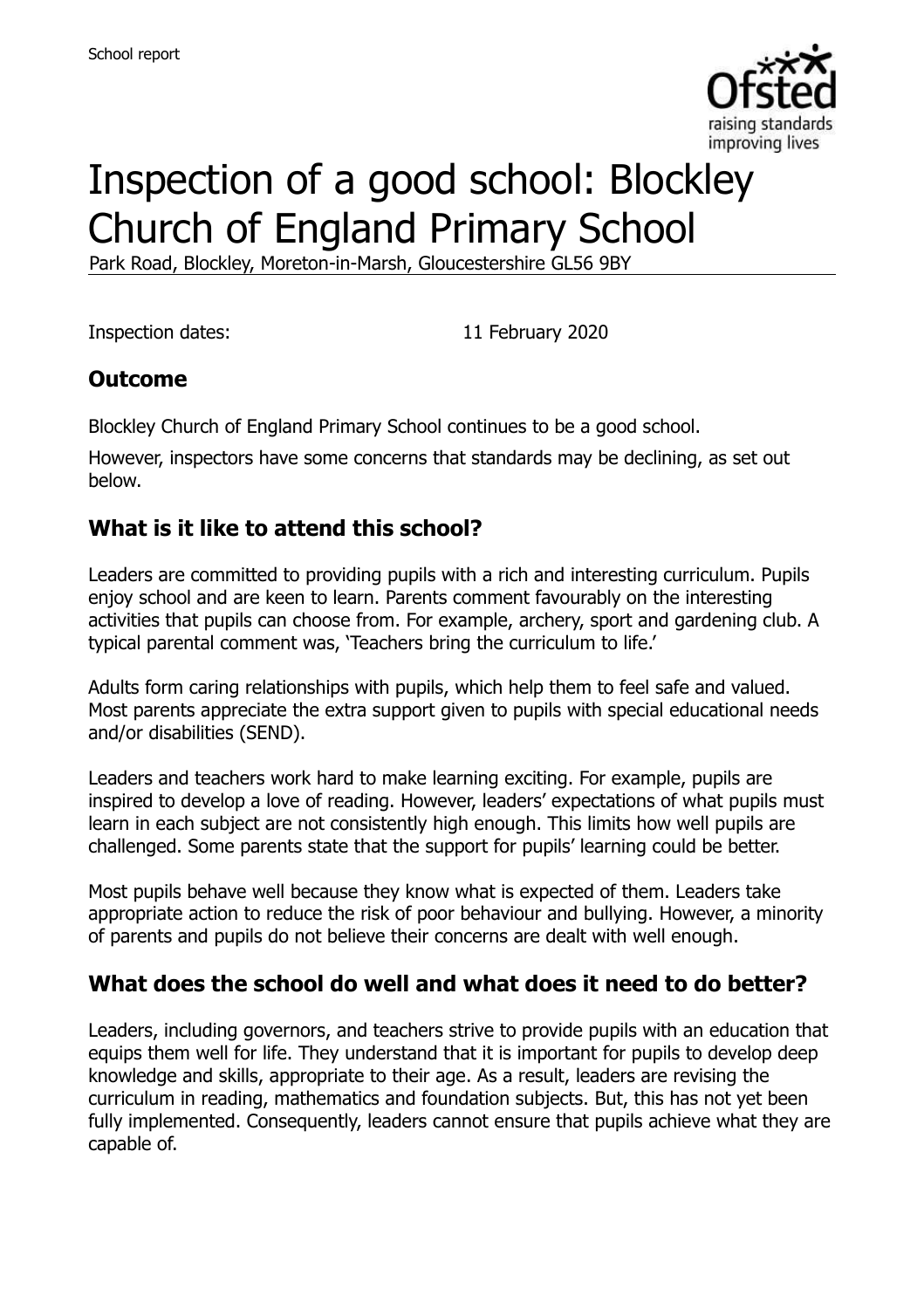

Children in the early years begin learning to read as soon as they start school. Phonics teaching is effective. Pupils regularly practise reading. This helps them to develop their expression and fluency. Even so, reading books do not consistently match the sounds that pupils are learning. This limits how well they consolidate their reading skills.

Teachers plan opportunities for pupils to develop their reading skills as they progress through the school. However, activities are not routinely matched to what pupils are expected to learn for their age. Pupils like listening to stories that adults read to them, such as 'Journey to the River Sea' by Eva Ibbotson. This motivates them to read for pleasure.

The mathematics curriculum has recently been redesigned. Pupils regularly practise their mathematical skills. Nevertheless, leaders do not routinely ensure that teaching helps pupils to develop the knowledge that they need. For example, some pupils are set work that is matched more closely with the curriculum for the previous year group. As a result, some pupils, including pupils with SEND, are not learning well. This limits how well they move through the curriculum.

Children in the early years benefit from a welcoming learning environment. Adults care for children well. Children understand what is expected of them. They listen carefully to adults, which helps them understand what to do. They are given valuable opportunities to develop their knowledge and skills. For example, children count objects in the water tray to develop their knowledge of numbers.

The subject leader for physical education (PE) has a good understanding of the subject. Series of lessons are well planned and taught. Teaching builds on pupils' prior learning. Pupils participate enthusiastically in lessons and understand the skills they are learning. Pupils enjoy extra-curricular sports clubs.

The special educational needs coordinator (SENCo) works closely with parents and teachers to meet pupils' needs. Pupils at risk of falling behind in their learning are given extra help. This enables pupils to catch up. The curriculum is as equally ambitious for pupils with SEND as it is for other pupils.

Pupils' wider development is well supported. For example, pupils try new experiences, such as climbing and night hiking when they go on residential trips. Pupils understand that participating in sport can improve their physical and mental health. Pupils are proud to take on positions of responsibility, such as sports leaders.

Adults have high expectations of pupils' behaviour. As a result, most pupils have positive attitudes to learning. However, when learning does not challenge pupils, they sometimes lose interest and become distracted.

Despite leaders' efforts, a minority of pupils do not attend school as regularly as they should. This means they are not able to take full advantage of all that the school offers.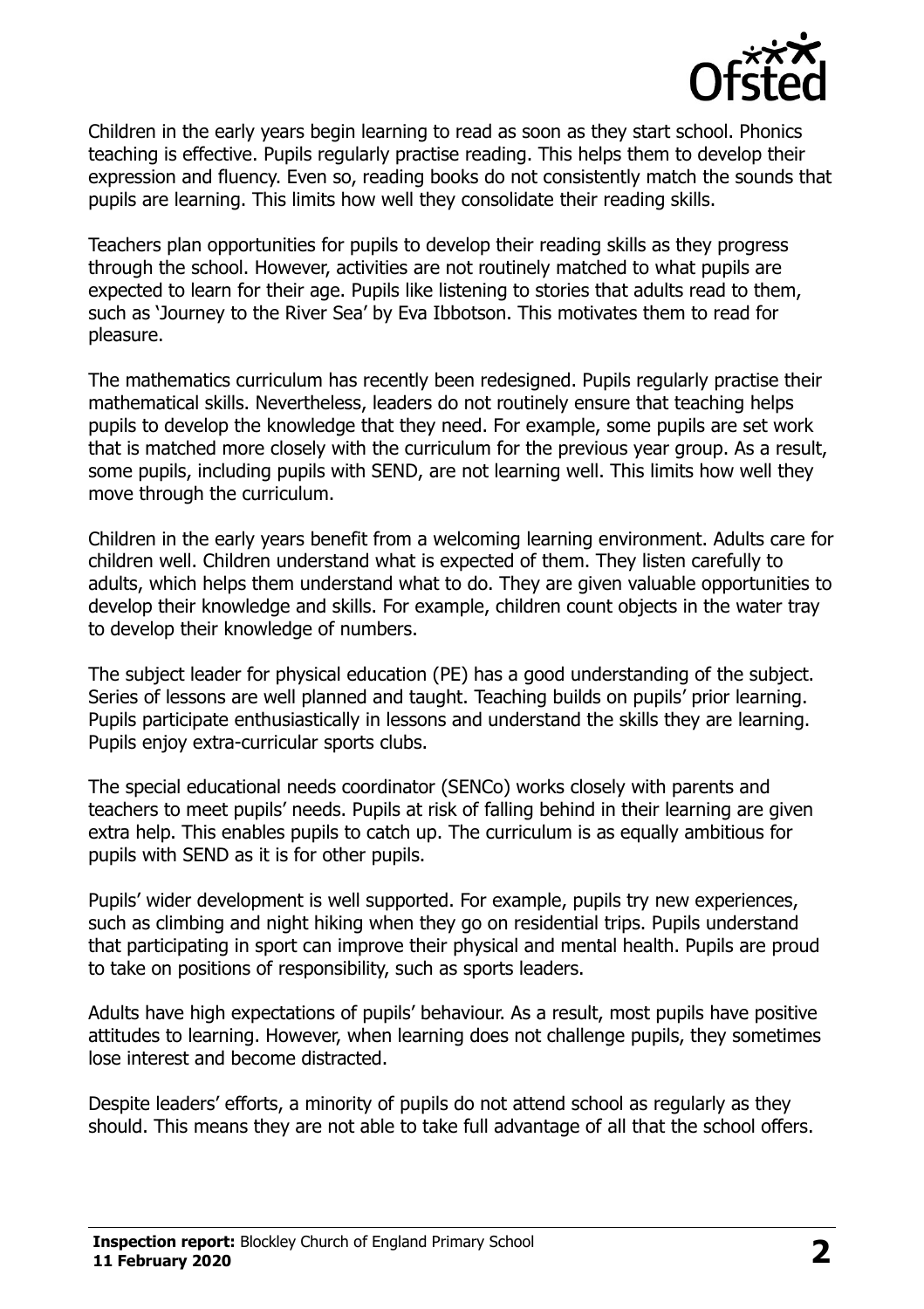

# **Safeguarding**

The arrangements for safeguarding are effective.

Leaders carry out appropriate checks on all staff, to ensure that they are suitable to work with children. Leaders provide safeguarding training for all staff. Adults understand how to refer concerns. Leaders maintain thorough safeguarding records. They routinely check that their actions are making a difference.

Visits from the 'Life Bus' and a local police officer help pupils learn how to keep safe. For example, pupils learn about internet safety and the dangers of drugs.

### **What does the school need to do to improve?**

#### **(Information for the school and appropriate authority)**

- Leaders do not ensure effectively enough that teaching helps pupils to learn what they need to learn. This hampers pupils' learning. Leaders' improvement plans do not precisely identify how their actions will improve pupils' achievement, particularly in foundation subjects. Leaders must improve their plans, so that they sharply identify how their actions will improve the quality of education.
- Sequences of teaching in some subjects, such as reading, mathematics and some foundation subjects, are not coherently planned. As a result, pupils are not consistently supported to develop the knowledge and skills they need. Leaders and teachers must ensure that they improve the content and sequencing of teaching plans, to enable pupils to achieve their best in all subjects.
- $\blacksquare$  Some pupils do not attend school as regularly as they should. This limits how well they can benefit from all that the school offers. Leaders must continue to improve attendance.

### **Background**

When we have judged a school to be good we will then normally go into the school about once every four years to confirm that the school remains good. This is called a section 8 inspection of a good school or non-exempt outstanding school. We do not give graded judgements on a section 8 inspection. However, if we find some evidence that the school could now be better than good or that standards may be declining, then the next inspection will be a section 5 inspection. Usually this is within one to two years of the date of the section 8 inspection. If we have serious concerns about safeguarding, behaviour or the quality of education, we will convert the section 8 inspection to a section 5 inspection immediately.

This is the second section 8 inspection since we judged the predecessor school, Blockley Church of England Primary School, to be good on 14–15 September 2010.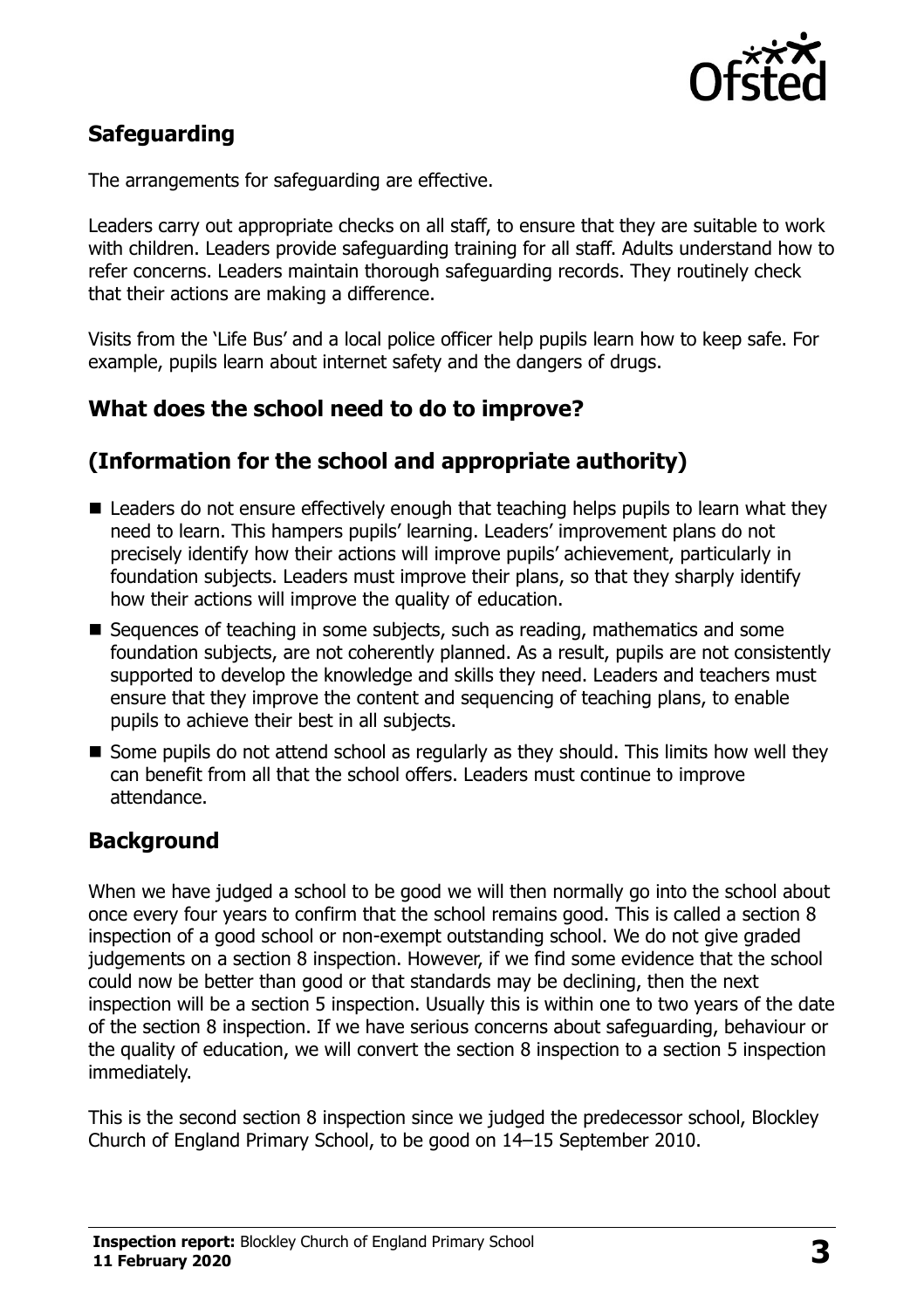

#### **How can I feed back my views?**

You can use [Ofsted Parent View](https://parentview.ofsted.gov.uk/) to give Ofsted your opinion on your child's school, or to find out what other parents and carers think. We use Ofsted Parent View information when deciding which schools to inspect, when to inspect them and as part of their inspection.

The Department for Education has further [guidance](http://www.gov.uk/complain-about-school) on how to complain about a school.

If you are the school and you are not happy with the inspection or the report, you can [complain to Ofsted.](https://www.gov.uk/complain-ofsted-report)

#### **Further information**

You can search for [published performance information](http://www.compare-school-performance.service.gov.uk/) about the school.

In the report, '[disadvantaged pupils](http://www.gov.uk/guidance/pupil-premium-information-for-schools-and-alternative-provision-settings)' refers to those pupils who attract government pupil premium funding: pupils claiming free school meals at any point in the last six years and pupils in care or who left care through adoption or another formal route.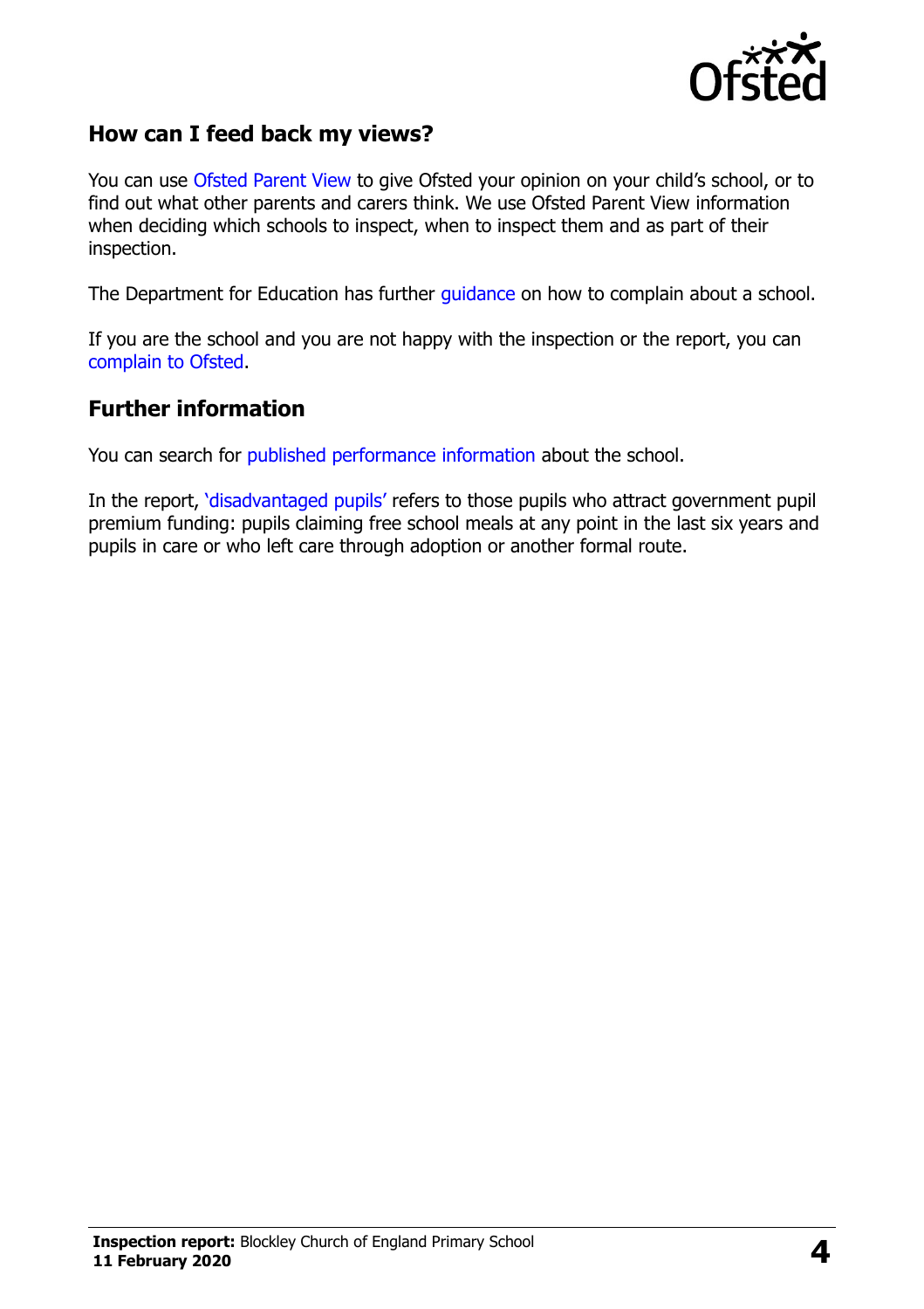

# **School details**

| Unique reference number             | 139524                          |
|-------------------------------------|---------------------------------|
| <b>Local authority</b>              | Gloucestershire                 |
| <b>Inspection number</b>            | 10122383                        |
| <b>Type of school</b>               | Primary                         |
| <b>School category</b>              | Academy converter               |
| Age range of pupils                 | 5 to 11                         |
| <b>Gender of pupils</b>             | Mixed                           |
| Number of pupils on the school roll | 139                             |
| <b>Appropriate authority</b>        | The governing body              |
| <b>Chair of governing body</b>      | <b>Hilary Thornburgh</b>        |
| <b>Headteacher</b>                  | Michael Pudifoot                |
| Website                             | www.blockleyprimaryschool.co.uk |
| Date of previous inspection         | 10 February 2016                |

# **Information about this school**

- Blockley Primary School is a Church of England school. The school was graded outstanding in the last Statutory Inspection of Anglican and Methodist Schools (SIAMS) in October 2015. The next SIAMS inspection is due in 2020.
- The school converted to become a stand-alone academy in April 2013. When its predecessor school, Blockley Church of England Primary School, was last inspected by Ofsted, it was judged to be good overall.
- The headteacher started in post in 2016, following the last short inspection.

# **Information about this inspection**

- We held several meetings with the headteacher. The lead inspector met with the SENCo. A meeting was held with a group of governors.
- We did deep dives in these subjects: reading, mathematics and PE. We held discussions with subject leaders and visited lessons in both key stages. We talked to pupils and teachers. Other subjects were considered as part of the inspection.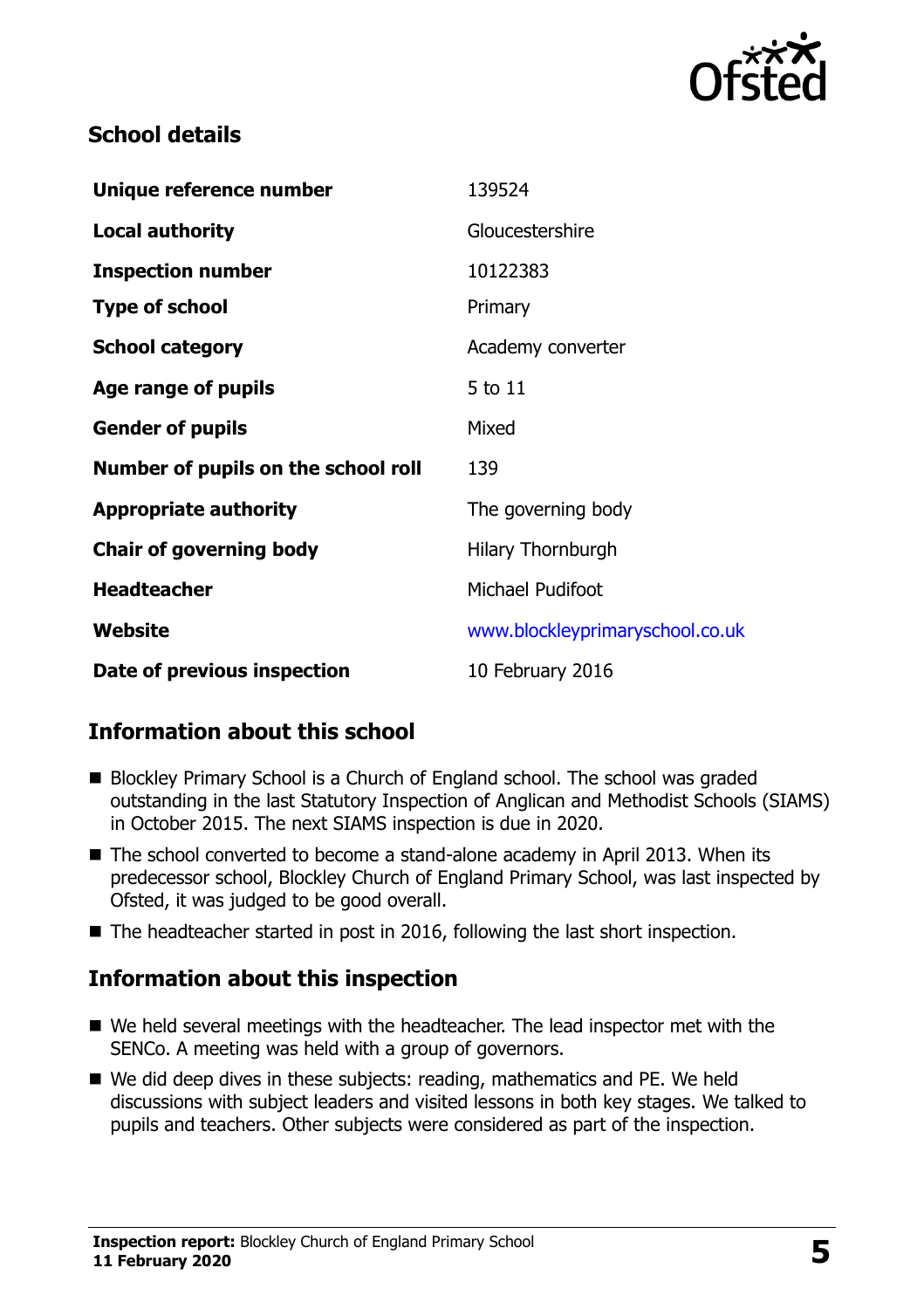

- We discussed safeguarding arrangements with the headteacher. We checked the school's single central record and safeguarding records. We also reviewed attendance and behaviour logs.
- We observed pupils' behaviour in and out of lessons, including at breaktime and lunchtime.
- We spoke to pupils, staff and parents to gain their views of the school. We reviewed 40 responses to Ofsted Parent View, along with 16 additional free-text comments. We also considered over 50 responses to the school's recent questionnaire for parents. We took account of 13 responses to the online staff survey and 52 responses to the online pupil survey.

#### **Inspection team**

Catherine Beeks, lead inspector Ofsted Inspector

Nick Sheppard **Ofsted Inspector**